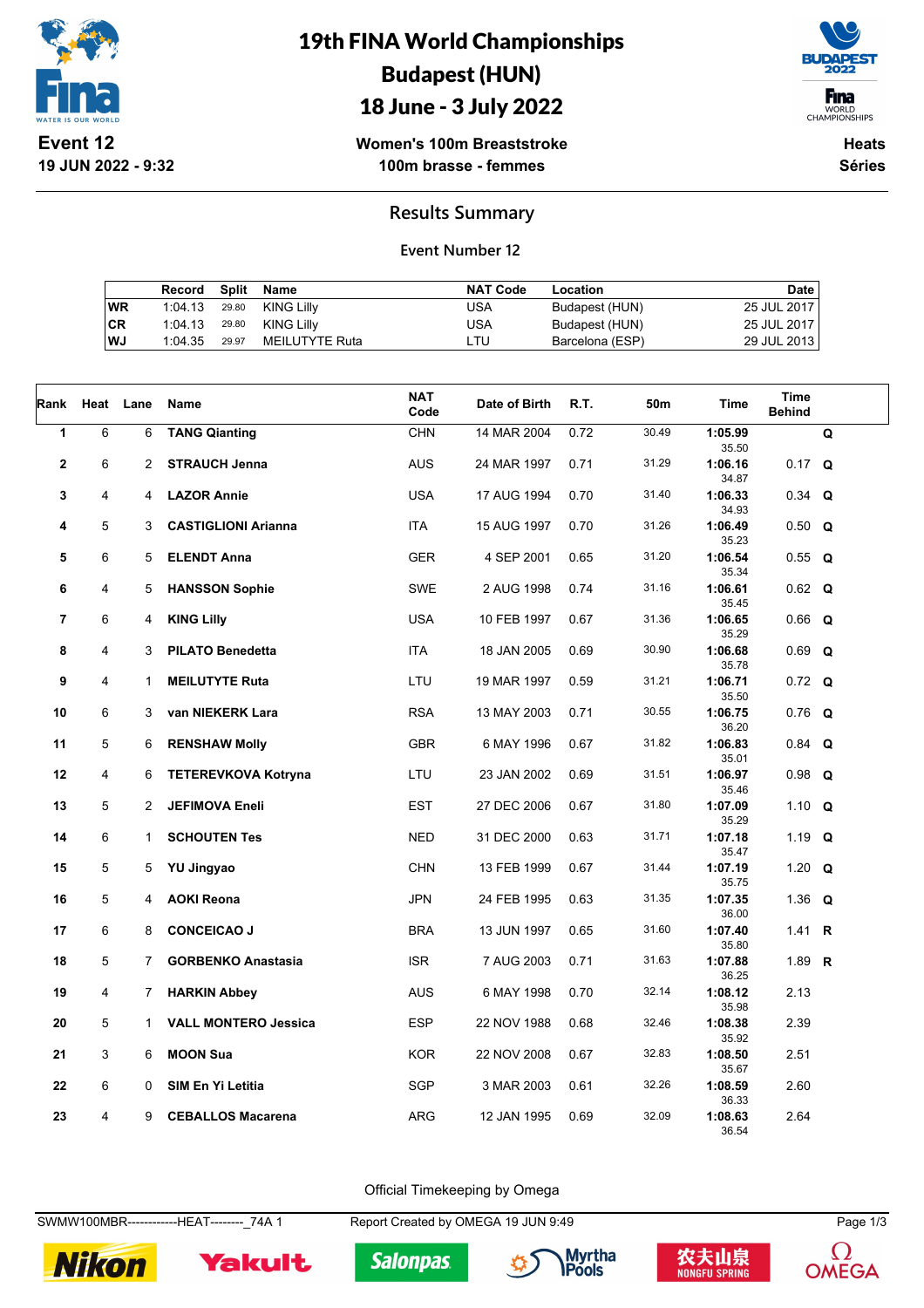

# 19th FINA World Championships Budapest (HUN)

### 18 June - 3 July 2022





**Heats Séries**

**Results Summary**

**Event Number 12**

| Rank | Heat           | Lane         | Name                          | <b>NAT</b><br>Code | Date of Birth | R.T. | 50m   | Time                      | Time<br><b>Behind</b> |  |
|------|----------------|--------------|-------------------------------|--------------------|---------------|------|-------|---------------------------|-----------------------|--|
| 24   | 5              | 8            | <b>ANGUS Sophie</b>           | CAN                | 12 MAR 1999   | 0.66 | 32.54 | 1:08.76<br>36.22          | 2.77                  |  |
| 25   | 4              | 0            | <b>RODRIGUEZ VILLANUE</b>     | <b>MEX</b>         | 13 SEP 1994   | 0.65 | 32.06 | 1:08.95<br>36.89          | 2.96                  |  |
| 26   | 4              | 8            | <b>GASPARD Florine</b>        | <b>BEL</b>         | 28 DEC 2001   | 0.69 | 31.93 | 1:09.22<br>37.29          | 3.23                  |  |
| 27   | 3              | 4            | <b>KIVIRINTA Veera</b>        | <b>FIN</b>         | 6 APR 1995    | 0.71 | 31.01 | 1:09.26<br>38.25          | 3.27                  |  |
| 28   | 3              | 5            | <b>HORSKA Kristyna</b>        | <b>CZE</b>         | 30 SEP 1997   | 0.66 | 32.94 | 1:09.39<br>36.45          | 3.40                  |  |
| 29   | 3              | 8            | <b>ISAIEVA Kamila</b>         | <b>UKR</b>         | 19 OCT 2005   | 0.65 | 33.03 | 1:09.66                   | 3.67                  |  |
| 30   | 3              | 3            | <b>BLANCHETIERE Adele</b>     | <b>FRA</b>         | 16 APR 1999   | 0.72 | 32.94 | 36.63<br>1:09.68          | 3.69                  |  |
| 31   | 6              | 7            | <b>FAST Emelie</b>            | <b>SWE</b>         | 20 FEB 2004   | 0.64 | 32.18 | 36.74<br>1:09.81          | 3.82                  |  |
| 32   | $\overline{2}$ | 4            | <b>FRANK RODRIGUEZ Nicole</b> | <b>URU</b>         | 8 SEP 2003    | 0.67 | 33.14 | 37.63<br>1:10.48          | 4.49                  |  |
| 33   | 3              | 0            | <b>VIVAS POSADA Karina</b>    | COL                | 2 SEP 1991    | 0.70 | 32.96 | 37.34<br>1:10.60          | 4.61                  |  |
| 34   | 6              | 9            | <b>PETKOVA Diana</b>          | <b>BUL</b>         | 10 JUN 2000   | 0.72 | 32.66 | 37.64<br>1:10.81          | 4.82                  |  |
| 35   | 3              | 1            | <b>DRASIDOU Maria Thaleia</b> | GRE                | 26 JAN 1995   | 0.69 | 32.79 | 38.15<br>1:11.00          | 5.01                  |  |
| 36   | 5              | 0            | <b>HALMAI Petra</b>           | <b>HUN</b>         | 29 MAY 1997   | 0.73 | 32.99 | 38.21<br>1:11.09          | 5.10                  |  |
| 37   | 3              | 2            | <b>KREUNDL Lena</b>           | AUT                | 19 SEP 1997   | 0.68 | 33.23 | 38.10<br>1:11.24          | 5.25                  |  |
| 38   | $\overline{2}$ | 3            | <b>SANTOS SILVA Emily</b>     | <b>PAN</b>         | 15 JUL 2005   | 0.70 | 33.64 | 38.01<br>1:12.11          | 6.12                  |  |
| 39   | 2              | 6            | <b>PCHELINTSEVA Adelaida</b>  | KAZ                | 29 SEP 1999   | 0.67 | 32.45 | 38.47<br>1:12.40          | 6.41                  |  |
| 40   | 3              | 7            | LIN Pei-Wun                   | <b>TPE</b>         | 25 NOV 1999   | 0.72 | 33.83 | 39.95<br>1:13.09          | 7.10                  |  |
| 41   | 3              | 9            | <b>HIGGS Lillian Louise</b>   | <b>BAH</b>         | 8 OCT 2000    | 0.76 | 34.30 | 39.26<br>1:13.13          | 7.14                  |  |
| 42   | 2              | 5            | PAWAPOTAKO Phiangkhwan        | <b>THA</b>         | 14 NOV 1996   | 0.67 | 34.29 | 38.83<br>1:13.23          | 7.24                  |  |
| 43   | 2              | $\mathbf{1}$ | <b>IP HEN CHEUNG Tessa</b>    | <b>MRI</b>         | 10 MAR 2001   | 0.67 | 35.40 | 38.94<br>1:14.83          | 8.84                  |  |
| 44   | 2              | 2            | <b>FISHER-MARSTERS KA</b>     | <b>COK</b>         | 11 FEB 1998   | 0.72 | 34.67 | 39.43<br>1:15.57          | 9.58                  |  |
| 45   | 2              | 8            | PINA Jayla                    | <b>CPV</b>         | 23 JUL 2004   | 0.73 | 35.67 | 40.90<br>1:15.80          | 9.81                  |  |
| 46   | $\mathbf{1}$   | 3            | <b>LAMA Duana</b>             | <b>NEP</b>         | 14 JUL 2006   | 0.79 | 36.42 | 40.13<br>1:17.58          | 11.59                 |  |
| 47   | $\overline{2}$ | $7^{\circ}$  | <b>ABU SHAMALEH Marina</b>    | PLE                | 22 JUL 2005   | 0.71 | 35.28 | 41.16<br>1:18.02          | 12.03                 |  |
| 48   | $\overline{c}$ | 9            | <b>FREITAS Maria Lopes</b>    | ANG                | 11 APR 1997   | 0.74 | 37.07 | 42.74<br>1:18.55          | 12.56                 |  |
| 49   | $\mathbf{1}$   | 4            | <b>DASHTI Lara</b>            | <b>KUW</b>         | 24 JAN 2004   | 0.71 | 36.96 | 41.48<br>1:21.00<br>44 04 | 15.01                 |  |

Official Timekeeping by Omega

SWMW100MBR-------------HEAT--------\_74A 1 Report Created by OMEGA 19 JUN 9:49 Page 2/3



Yakult